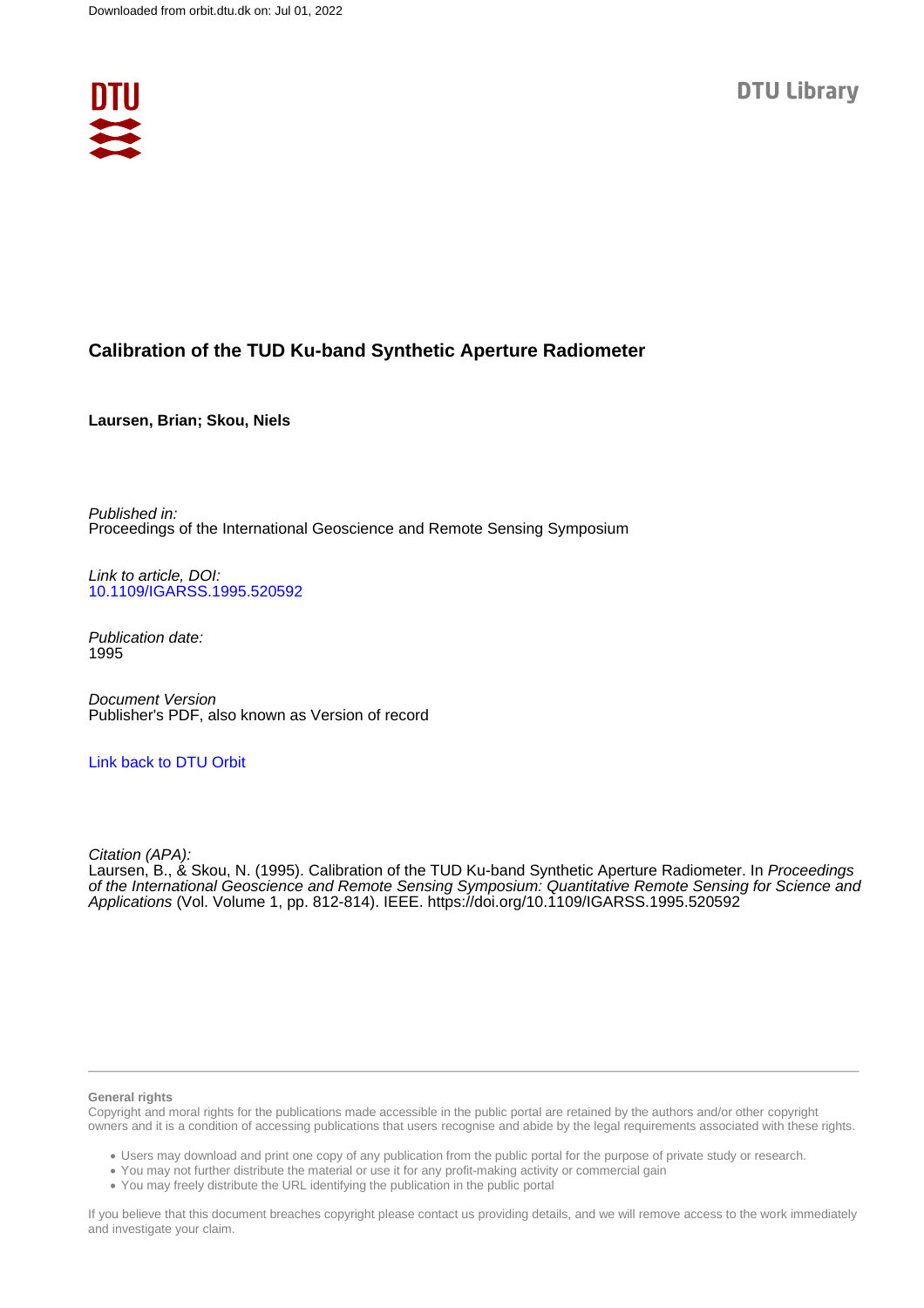### <span id="page-1-0"></span>**Calibration of the TUD Ku-band Synthetic Aperture Radiometer**

**Brian Laursen** & **Niels Skou** 

**Danish Center for Remote Sensing, Electromagnetics Institute**  Technical University of Denmark (TUD), B-348, DK-2800 Lyngby, Denmark.. Phone: (45) 45 88 14 44, Fax: (45) 45 93 16 34, E-mail: ns@emi.dtu.dk

#### **ABSTRACT**

The TUD Synthetic Aperture Radiometer is a 2-channel demonstration model that can simulate a thinned aperture radiometer having an unfilled aperture consisting of several small antenna elements. Aperture synthesis obtained by interferometric measurements using the antenna elements in pairs, followed by an image reconstruction based on an inverse Fourier transform, results in an imaging instrument without the need of mechanical scan. The thinned aperture and the non-scanning feature make the technique attractive for low frequency spaceborne radiometer systems, e.g. at Lband.

Initial measurements are presented, and images suitable for demonstration of calibration, like distributed targets, has been measured.

#### **INTRODUCTION**

The imaging principle has been demonstrated previously with success (Laursen & Skou, 1994) but not fully calibrated. The TUD demonstration model consists of a new calibrated 2-channel  $K_{11}$ -band correlation radiometer with two horn antennas and an antenna mounting structure enabling the horns to be mounted in relevant positions within a certain aperture. The interference pattern measurements are obtained by cross-correlating the signals from the two antennas, which produce a sample of the visibility function (the visibility function is the Fourier transform of the brightness temperature variation in the image). **A** total aperture synthesis is obtained by sequentially placing the two antenna elements in all required pairs of positions and measure the corresponding samples of the visibility function.

The one by one measurement of the visibility samples in the demonstration model thus requires the test scene and the electronics to remain stable for a considerable time - typically a few hours. Temperature regulation suitable for long term stability of the radiometers, and calibration signal paths are included in the electronics. An IF switch arrangement in front of the analogue correlators gives an opportunity to use the cross-correlator as a self-correlator (identical to a detector), and hereby calibrate *the* two radiometers **as** well as the correlators in a traditional way. Offsets on the output of the correlators are reduced by phase switching the local oscillator signals and properly de-modulate after the correlator.

To enable a practical distance between the aperture and the target the system has been used in a focused mode by having the antenna elements mounted on a curved rail. By rotating this rad around a vertical axis the full aperture can be covered.

The samplings distance is chosen so that all visiblity samples are measured. The maximum aperture is  $36 \lambda$ resulting in a synthetic beamwidth of  $1.9^\circ$  at nadir and an image size of 18 x 18 pixels.

#### THE **TUD DEMONSTRATION MODEL**

The TUD  $K_{\text{II}}$ -band 2 channel correlation radiometer employs two single sideband super heterodyne receivers, see Figure 1. The RF centre frequency is 16.25 GHz and the IF centre frequency is 250 MHz with a 100 MHz system bandwidth. The noise figure is 2.9 **dB** 

Small circular dual mode horns with a 1.5 *h* diameter are used as antenna elements. The reconstructed image is  $\pm 19^{\circ}$ from nadir. The **dual** mode horns are optimised to obtain identical radiation patterns in E- and H-plan within the reconstructed field of view, to allow the rotation of the antenna elements. Using a 1.58 *h* samplings distance between the antenna elements all visibility samples (including the lowest visibility samples) are measured, and problems with extrapolation of the lowest samples are avoided.

Temperature stabilised low noise preamplifiers are placed right after the horn antennas, followed by phase stable flexible microwave cables, to allow the placement of the antenna elements in all required positions.

In correlation techniques all local oscillator signals must be phase locked to measure the I  $&$  O correlation between input signals (the I  $& Q$  correlation is the real and imaginary part of the complex cross correlation at zero time difference between the input signals). In a two channel correlation



Figure 1. Block diagram of TUD  $K_{\text{u}}$ -band correlation radiometer.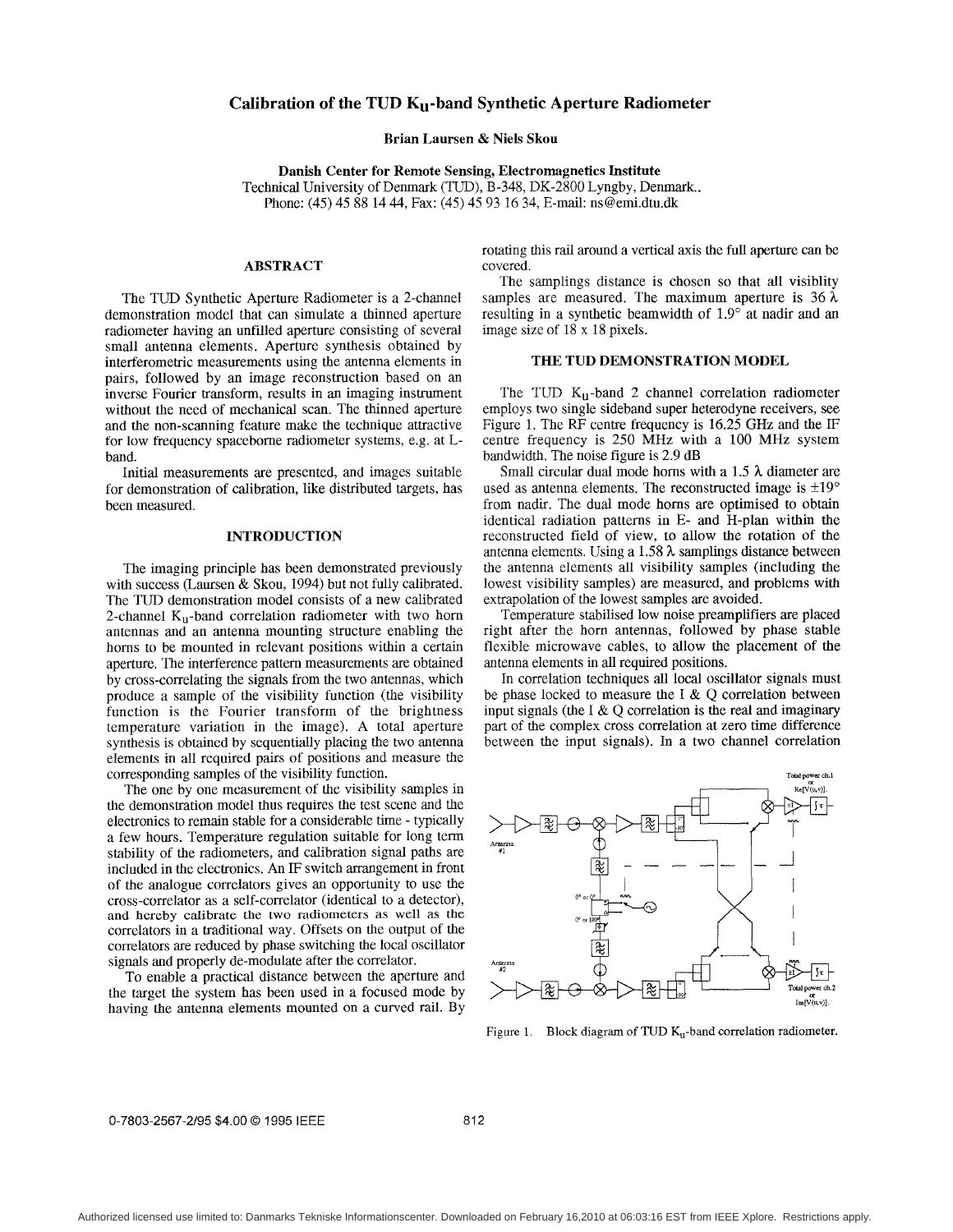radiometer this is achieved simply by using a common LO.

High isolation between the two channels is required and especially the LO section is critical. Isolation at RF **as** well as IF frequencies is obtained by a combination of isolators and waveguide filters. The LO filters are having two purposes, the IF isolation and a reduction of the phase noise (thermal noise) from the common LO by filtering at offset frequencies corresponding to the IF system band pass filter.

The power divider network used to feed the analogue correlators is also shown in [Figure 1.](#page-1-0) In each channel it consists of a quadrature hybrid followed by in-phase 2-way power dividers. The analogue correlator is made by a four quadrant analogue multiplier and an integrator. An IF coax switch arrangement in front of the analogue correlators gives an opportunity to use the cross-correlator as self-correlator (identical to a detector), and hereby use the correlation radiometer **as** two total power radiometers (the position of the IF switches in [Figure 1](#page-1-0) corresponds to the situation where the radiometer is used as a two channel correlation radiometer). The calibration of the correlation radiometer is then performed in a traditional way when the radiometer is in total power mode.

Offset values on the output of the correlator is reduced by phase switching of the LO signals and proper demodulation after the correlator. The analogue integration time  $\tau$  is 0.1 sec and the phase switching is done with  $f_s$ =1 kHz.

[Figure 1](#page-1-0) shows the system with its analogue correlators, but the correlation radiometer is prepared for digital correlators as well. An extra 200 **MHz** LO section is included, and a 5-27 MHz output is available for digital correlators.

#### **CALIBRATION**

Talking about calibration of a correlation radiometer we will have to distinguish between systems using either analogue or digital correlators.

The output of the analogue correlator is proportional to the correlation between signals received by the antenna elements. Gain stability and gain calibration is crucial, while noise figure stability is less important as the noise from the receivers decorrelate.

The output of the digital correlator is a function of the Correlation between the noise signals present at the input of the digital correlator. In that case a good stability of the noise figure is crucial. The rough quantisation for one, two or three bit correlators result in a significant non linearity between measured correlation and actual correlation (Thompson et al, 1986). This non linearity is theoretically well described and no critical problem. The number of quantisation levels for a digital correlator is for a spacebome system a compromise between power consumption and sensitivity, AT. **A** one bit correlator has been chosen in the **MIRAS** design, an on-going ESA study. In that case gain stability is less important, **as** the one bit correlator only use the sign of the two noise signals being correlated.

An error correction is required, apat from the gain & noise figure calibration described above, to calibrate for hardware errors. The output from the correlator  $V_e(\vec{u})$  can in both cases be given as eq.1, where  $\vec{u} = (u_1, u_2)$  is the spatial frequency coordinates and  $(i,j)$  are the respective receivers

$$
V_e(\vec{u}) = (Re[V] + j(Im[V]cos(\beta) - Re[V]sin(\beta))]e^{j\Delta\alpha} + V_{un i,j}
$$
\n(1)

| where | - V          | $=$ V( $\vec{u}$ ) is the true visibility samples,          |
|-------|--------------|-------------------------------------------------------------|
|       | Δα           | $= \alpha_i - \alpha_i$ phase errors before the 90° hybrid, |
|       |              | phase errors after the quadrature,                          |
|       | $V_{un i,j}$ | DC offset on spatial frequencies.                           |

The phase errors  $\alpha_i$  and  $\alpha_j$  can be corrected by software phase restoration as described in (Anterrieu et al, 1994). Phase errors on the  $90^{\circ}$  quadrature  $\beta$  must be solved in other ways. A simple solution for the digital correlator could be to place **an** extra correlator for every receiver (the number of extra correlators N is small compared to the total number of correlator: N(N-1), where N is the number of receivers). **As**   $V(\vec{u}) = V^*(-\vec{u})$ , the correlation between i(0°) and j(-90°), and between  $i(-90^{\circ})$  and  $j(0^{\circ})$  is useful information to calibrate for phase errors after quadrature. Another solution could be to correlate  $i(0^{\circ})$  and  $i(-90^{\circ})$  and check if the result is zero, but it would be more critical to obtain isolation between i( $0^{\circ}$ ) and i(-90°), than between i( $0^{\circ}$ ) and j(-90°) and therefore less attractive.

The calibration of the gain and noise figure in the TUD  $K_u$ -band correlation radiometer is done with the IF switches in total power radiometer mode, and two external reference temperatures are used. The sky is used as a cold reference temperature by pointing the antenna element at zenith. As a warm reference temperature the antenna element is pointed at absorbers. At frequencies above X-band, the zenith sky temperature is no longer insensitive to the water vapour content in the atmosphere, and sky temperatures in the range of 6 to 15 Kelvin can be expected for a  $K_{\text{u}}$ -band radiometer. **A** third temperature can be applied with absorbers cooled by liquid nitrogen.

The spatial DC offset  $V_{un}(i,j)$  is corrected by switching in uncorrelated noise in both receivers. The contribution to  $V_{\text{un}}$ is for the analogue correlator mainly coming from the offset current in the analogue multiplier. For the digital correlator, the contribution is mainly coming from offset voltages on the input of the 1 bit AD converter.

#### **IMAGE RECQNSTRUCTIQN**

**As** measurements in the synthetic aperture radiometer are performed in the spatial frequency domain, a Fourier transform is used to come back to the spatial domain (the image domain). The spatial frequencies are in most cases not placed on a rectangular grid, except the T-shaped antenna, and a traditional inverse fast Fourier transform is therefore not suitable.

An inverse transform is in the general case given by (Anterrieu et al, 1994) where  $T_B$  is the brightness temperature

$$
\frac{T_B(\xi)}{4\pi} \frac{G(\xi)}{\sqrt{1-\|\xi\|^2}} = \sum_{\vec{u}\in\mathcal{I}_*} \hat{B}\left(\frac{u_1}{\Delta u}\right) \hat{B}\left(\frac{u_2}{\Delta u}\right) \frac{V(\vec{u})}{\rho(\vec{u})} e^{i2\pi \vec{u}\cdot\vec{\xi}}
$$
(2)